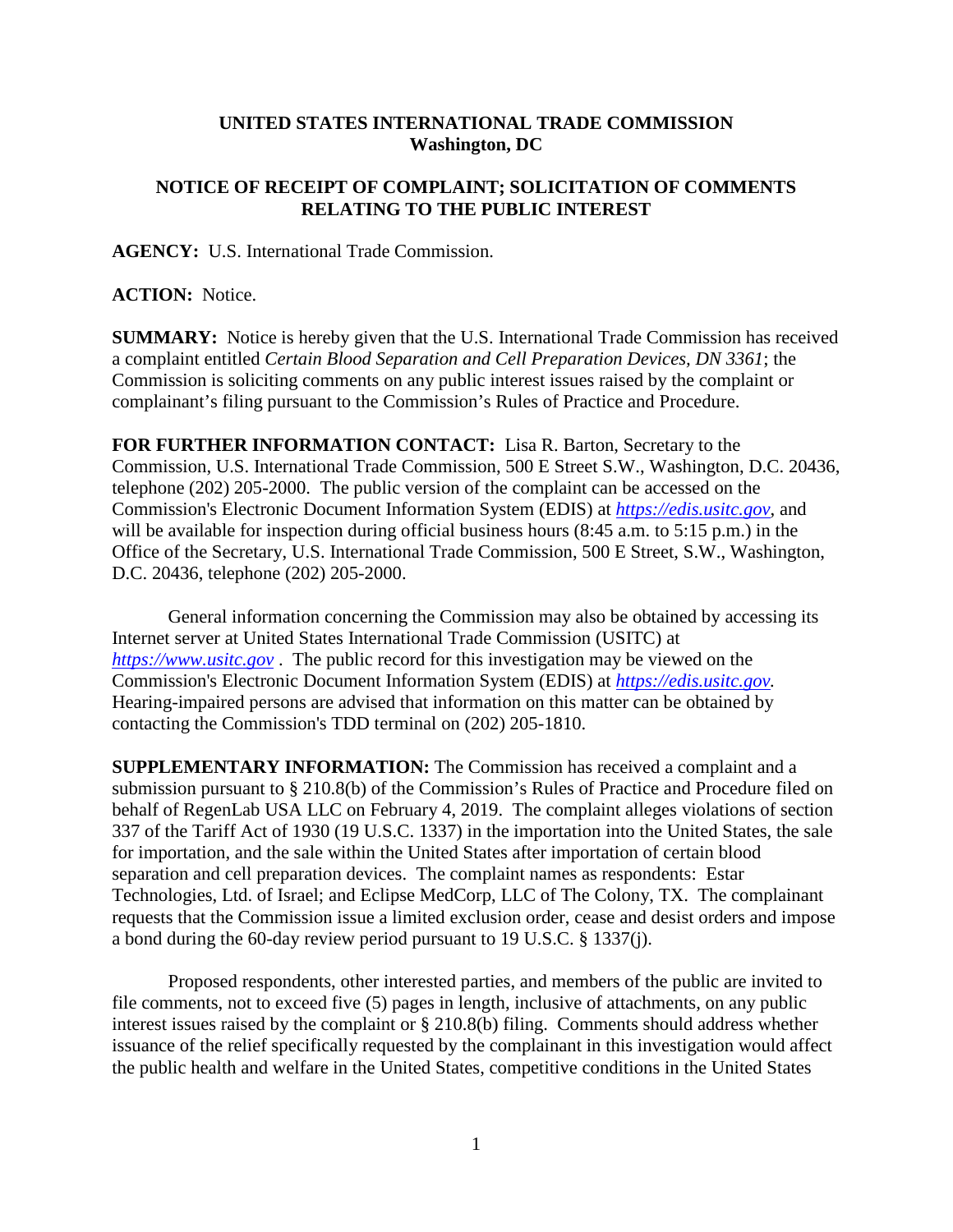economy, the production of like or directly competitive articles in the United States, or United States consumers.

In particular, the Commission is interested in comments that:

- (i) explain how the articles potentially subject to the requested remedial orders are used in the United States;
- (ii) identify any public health, safety, or welfare concerns in the United States relating to the requested remedial orders;
- (iii) identify like or directly competitive articles that complainant, its licensees, or third parties make in the United States which could replace the subject articles if they were to be excluded;
- (iv) indicate whether complainant, complainant's licensees, and/or third party suppliers have the capacity to replace the volume of articles potentially subject to the requested exclusion order and/or a cease and desist order within a commercially reasonable time; and
- (v) explain how the requested remedial orders would impact United States consumers.

Written submissions on the public interest must be filed no later than by close of business, eight calendar days after the date of publication of this notice in the *Federal Register*. There will be further opportunities for comment on the public interest after the issuance of any final initial determination in this investigation. Any written submissions on other issues should be filed no later than by close of business nine calendar days after the date of publication of this notice in the *Federal Register*. Complainant may file a reply to any written submission no later than the date on which complainant's reply would be due under  $\S 210.8(c)(2)$  of the Commission's Rules of Practice and Procedure (19 CFR 210.8(c)(2)).

Persons filing written submissions must file the original document electronically on or before the deadlines stated above and submit 8 true paper copies to the Office of the Secretary by noon the next day pursuant to § 210.4(f) of the Commission's Rules of Practice and Procedure (19 CFR 210.4(f)). Submissions should refer to the docket number ("Docket No. 3361) in a prominent place on the cover page and/or the first page. (*See* Handbook for Electronic Filing Procedures, **Electronic Filing Procedures**<sup>[1](#page-1-0)</sup>). Persons with questions regarding filing should contact the Secretary (202-205-2000).

Any person desiring to submit a document to the Commission in confidence must request confidential treatment. All such requests should be directed to the Secretary to the Commission and must include a full statement of the reasons why the Commission should grant such

<span id="page-1-0"></span>1 Handbook for Electronic Filing Procedures:

 $\overline{a}$ 

*[https://www.usitc.gov/documents/handbook\\_on\\_filing\\_procedures.pdf](https://www.usitc.gov/documents/handbook_on_filing_procedures.pdf)*